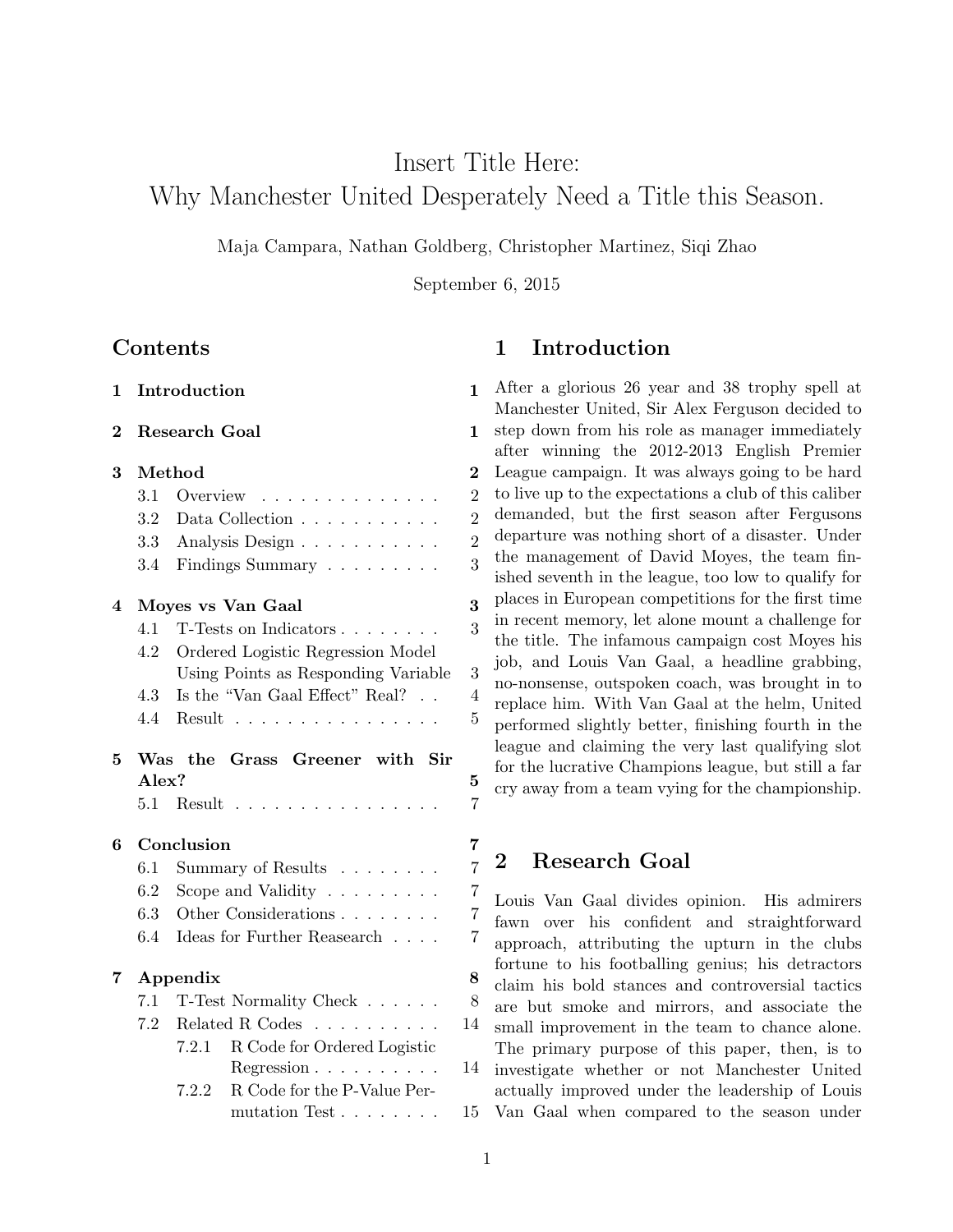David Moyes. Since the effect of the coach on the team is very difficult to tease out, the project will attempt only to determine if there was a significant improvement in any metrics related to team performance from the 2013-2014 season to the 2014-2015, without relating the effect to the coach himself.

Furthermore, this paper attempts to determine whether the last two years at the club could be objectively termed a "crisis". After all, although people remember Sir Alex Ferguson as the manager who won the league title on 13 occasions, he actually finished in the bottom half of the table twice in his first three years. Therefore, the secondary purpose of this paper is to establish a method of comparison between the last two seasons and those during Fergusons reign, in order to conclude whether or not these two have been significantly worse.

## 3 Method

### 3.1 Overview

In order to answer our first question, we will conduct various t-test to determine whether the team improved significantly under Van Gaal in any of the main areas that are commonly measured in soccer (points per game, goals for/against, total passes, possession, etc.). Once we have identified any significant differences, we will run a regression model to see whether those specific variables have any measurable impact on the number of points won per game. Lastly, we will run a regression model to identify how much the players that Van Gaal brought into the club during his tenure contributed to the points won over the course of the season.

To answer our second question, we will make use of rank sum tests on three key variables that measure the performance of the team over the last three decades. We will then average those p-values and determine how extreme our observed p-value mean is compared to the p-value means we would see if the two seasons analyzed separately were chosen at random.

### 3.2 Data Collection

The data that used in this paper was collected from two separate online sources<sup>1</sup>. Data includes detailed game by game metrics for all 38 games in each of the last three seasons<sup>2</sup>. For the seasons dating back to 1988, data is composed of three key summary statistics per season, namely final position in the league, average points per game, and average goal differential per game. Data are stored in .csv format.

### 3.3 Analysis Design

In the first section, we are able to conduct two sample t-tests on all game by game indicators since most data could be transformed to be roughly symmetrical.

For our regression model, Points was the clear candidate for the response variable. However, it is clear that the Points variable is neither normally distributed, nor easily transformed into a symmetric distribution. Furthermore, variables in the data are not independent, leading us to consider regression models other than simple linear regerssion.

Based on the characteristics of the collected data, it is reasonable to use Ordered Logistic Regression Model(OLR) to adjust for the violations of the normality and independence assumptions<sup>3</sup>. Ordered Logistic Regression model is designed for ordinal dependent variables, offering an alternative when assumptions of linear regression are not met. To create our model, we combined the detailed data from the last three years. removing goals for/against as predictors due to the extreme collinearity with the variable Points.

 $^{\rm 1}$  www.whoscored.com and www.emfootball.co.uk.

<sup>&</sup>lt;sup>2</sup>Variables include points, goals for/against, shots for/against, shots on goal for/against, possession, number of passes, and percentage of pass/shot accuracy.

<sup>3</sup>We thank Dr. K. Rader for providing this suggestion during our research.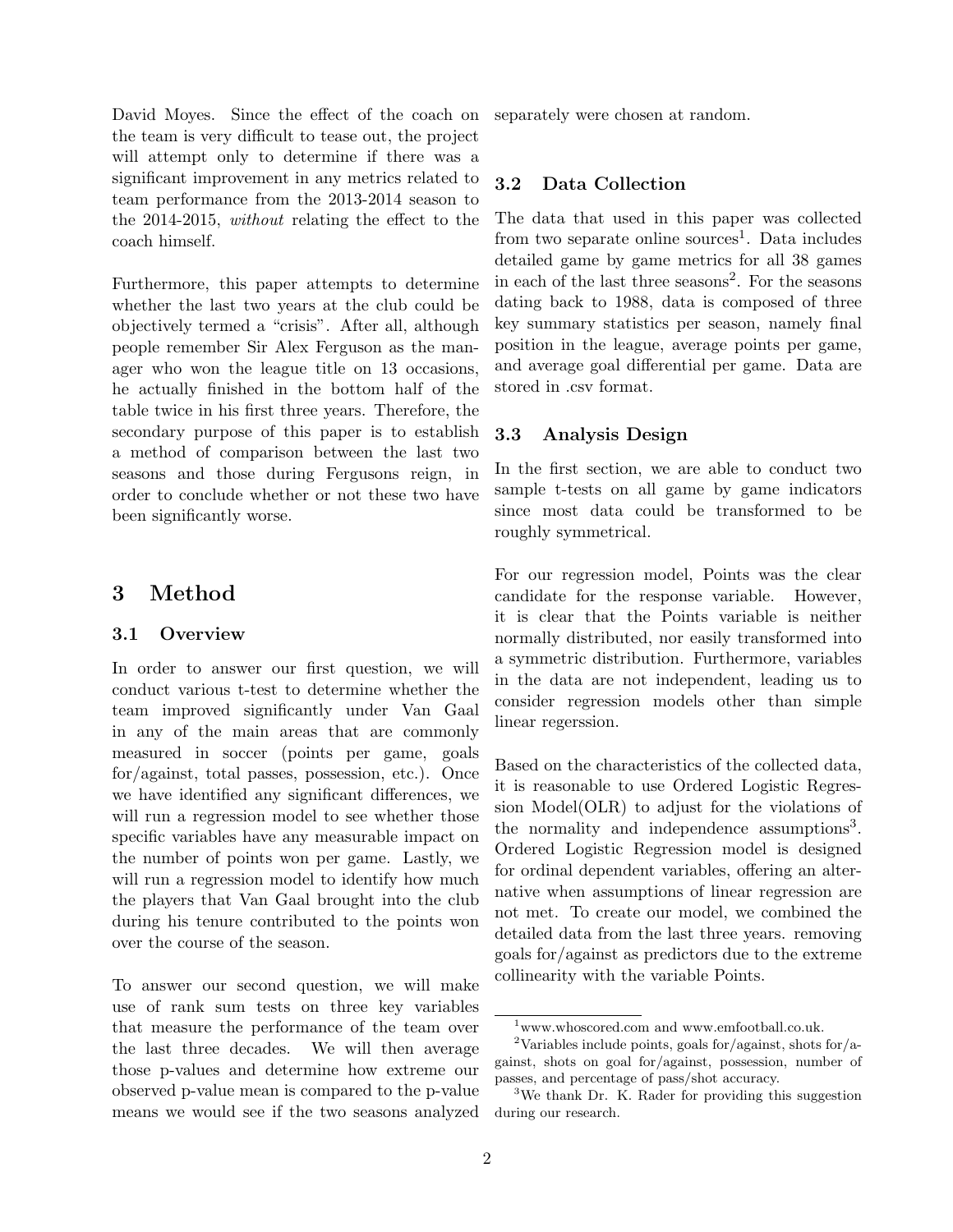In the second section, we performed Wilcoxon Rank-Sum tests on the final position in the league, average points per game, and average goal differential per game, considering the seasons under Sir Alex as our first group and the last two seasons as our second. Then, we created an exact distribution of the average p-values we would obtain if we selected the group of two seasons at random instead of by coach to see where our observed average p-value would lie and determine whether it provides enough evidence to conclude these last two seasons have been objectively worse on average.

#### 3.4 Findings Summary

In brief, our analysis did not provide enough evidence to reject the null hypothesis that the did not actually improve from the 2013-2014 season to the 2014-2015 season. It did, however, provide enough evidence to reject the null hypothesis that the last two seasons were as successful as the seasons with Sir Alex at the helm, leading us to conclude that the club is indeed two years into a full-blown crisis.

## 4 Moyes vs Van Gaal

### 4.1 T-Tests on Indicators

To assess whether or not there were significant differences in the metrics between the last two years, we collected 12 different variables to conduct two-sample t-tests. The null hypothesis for all these tests is that there is no difference in the mean of the transformed data under Moyes and under Van Gaal. Most of the variables that are low count and bounded by zero (Goals per Game, etc.) are usually roughly Poisson distributed, but they can be made more symmetric by taking the square root (histograms of the transformed variables are available in the Appendix). Points as a variable cannot be transformed into a symmetric distribution due to the fact that it can only take the values 0, 1, and 3, and that the majority of games are wins. The following table specifies which transformation if any was performed on a variable before running the t-tests. Reported means refer to the untransformed data so that they are easier to interpret, although the t-statistic and associated p-value are obtained from the test on the transformed variables.

The summary of the t-tests appears in Table 1. From the 12 available statistics, Van Gaal has an edge over Moyes in nine (shown in bold). Moyes' only advantage comes in offensive production, as his average of Goals For per Game, Shots For per Game, and Shots on Goal For per Game are all higher than Van Gaal's. The column of p-values indicates that there is a significant difference between seasons for only two of the 12 variables for which we have data, namely Passes per Game and Possession, both in Van Gaal's favor. This result suggests that although the team may have played better soccer under Van Gaal, they were unable to translate their dominance on the ball into any concrete offensive or defensive gains; it appears as though Moyes was actually able to do more with less in terms of offense.

4.2 Ordered Logistic Regression Model Using Points as Responding Variable



Figure 1: Histogram for the Responding Variable

After having determined which metrics were significantly different between the two seasons, we ran a regression using Points per Game as the re-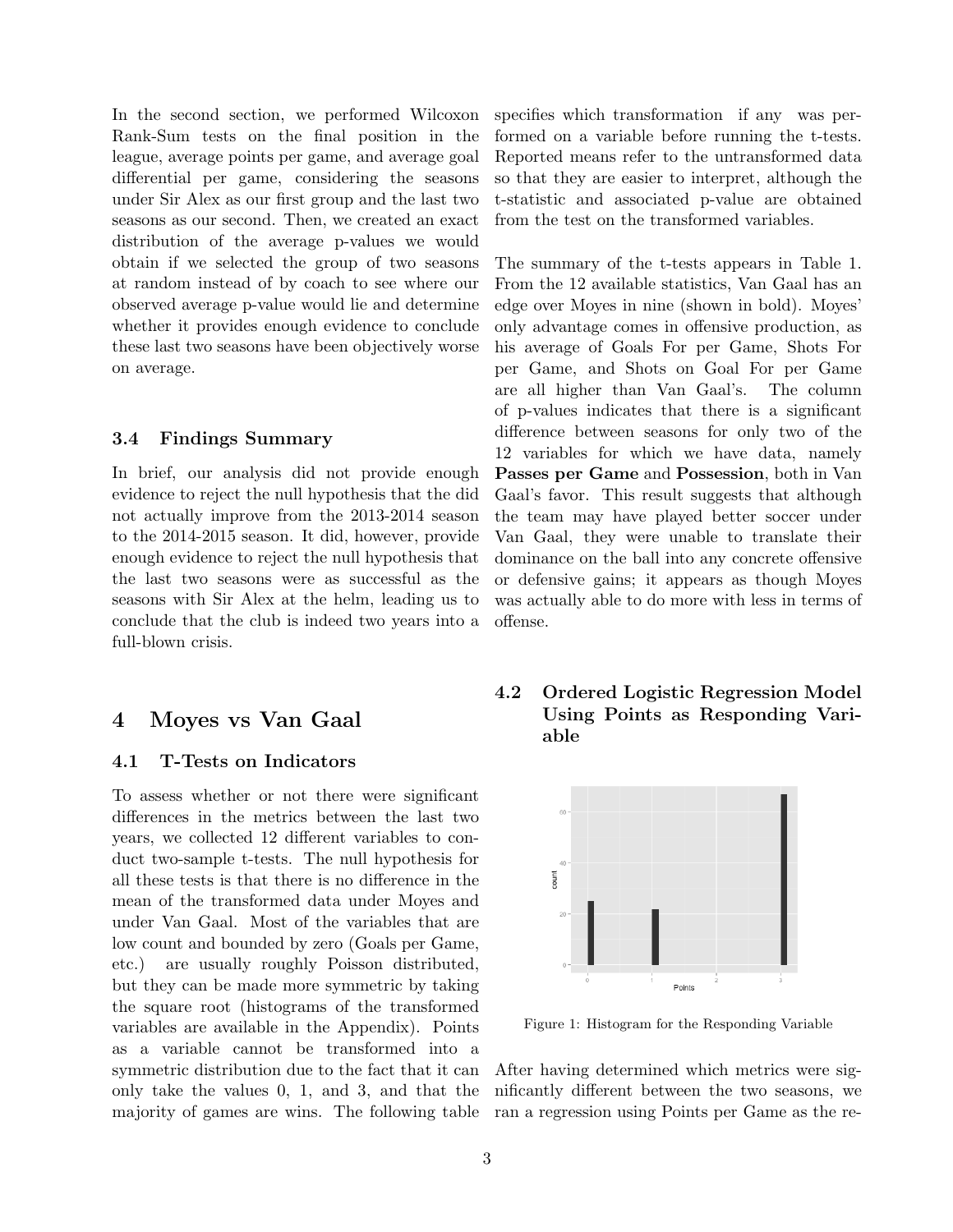| Variable   | $\mu$ Moyes | $\mu$ VanGaal | Transform      | t-stat  | p-value |
|------------|-------------|---------------|----------------|---------|---------|
| Points     | 1.69        | 1.84          |                | 0.52    | 0.61    |
| Goals For  | 1.68        | 1.63          | $\sqrt{X}$     | 0.02    | 0.98    |
| Goals Ag   | 1.13        | 0.97          | $\sqrt{X}$     | $-0.24$ | 0.81    |
| Shots For  | 13.84       | 13.47         | $\sqrt{X}$     | $-0.38$ | 0.71    |
| Shots Ag   | 11.92       | 10.03         | $\sqrt{X}$     | $-1.83$ | 0.072   |
| SOG For    | 4.82        | 4.74          | $\sqrt{X}$     | $-0.42$ | 0.68    |
| SOG Ag     | 3.79        | 3.68          | $\sqrt{X}$     | $-0.11$ | 0.92    |
| Accuracy   | 0.36        | 0.37          |                | 0.27    | 0.79    |
| Conversion | 0.13        | 0.15          | $log(X + .05)$ | 0.37    | 0.71    |
| Passes     | 537.61      | 590.97        |                | 2.39    | 0.02    |
| Pass $%$   | 83.84       | 84.37         |                | 0.50    | 0.62    |
| Possession | 55.26       | 61.18         |                | 3.088   | 0.003   |

Table 1: Summary Table for the T-Tests

Table 2: Summary Table for the Coefficients

|             | Estimate | Standard Error | T-Value | P-Value          |
|-------------|----------|----------------|---------|------------------|
| Conversion  | 22.19    | 3.75           | 5.92    | $3.21 * 10^{-9}$ |
| SOG.Against | $-0.3$   | 0.12           | $-2.45$ | $1.44 * 10^{-2}$ |
| SOG.For     | 0.33     | 0.13           | 2.62    | $8.82 * 10^{-3}$ |
| Possession  | $-0.06$  | 0.031          | $-1.99$ | $4.71 * 10^{-2}$ |

sponse variable, to see if any of our other variables were useful in predicting how many points the team would win per game. As stated before, Points cannot be transformed into a symmetric distribution(Figure 1 shows the distribution of the responding variable), violating one of the assumptions for linear regression. Therefore, instead of running a linear regression, we opted for an ordered logistic regression with 0, 1, and 3 as our ordinal response variables. To arrive at an optimal model, we followed a stepwise process to select the model with the smallest AIC, using the intercept-only model as the lower bound and the model with all terms as the upper bound. The summary of the selected model is reproduced below:

$$
Y_{points} = 22.19X_{conversion} - 0.31X_{SOG.Against}
$$

$$
+ 0.34X_{SOG.For} - 0.06X_{Possession} + 146.39
$$

$$
AIC = 148.59
$$

Table 2 provides a detailed table for the coeffi-fluence of Louis Van Gaal on the team, we at-

cients in this model.

Results of this regression are inconclusive. Louis Van Gaal's team holds the edge in Conversion and Shots on Goal Against, while David Moyes' team has an advantage in Shots on Goal For, although none of these three variables was significantly different between the two squads. Since Possession showed up significant in both the t-test and the regression, it would appear as though Van Gaal's team actually performed significantly differently than Moyes' team in an area significantly related to Points won; however, counterintuitively, its coefficient estimate is negative, which would mean that having more Possession correlates to winning less points, so it seems as though the dominance Van Gaal's team enjoyed in terms of possession actually hurt instead of help.

## 9.

### 4.3 Is the "Van Gaal Effect" Real?

Finally, in our only attempt to quantify the in-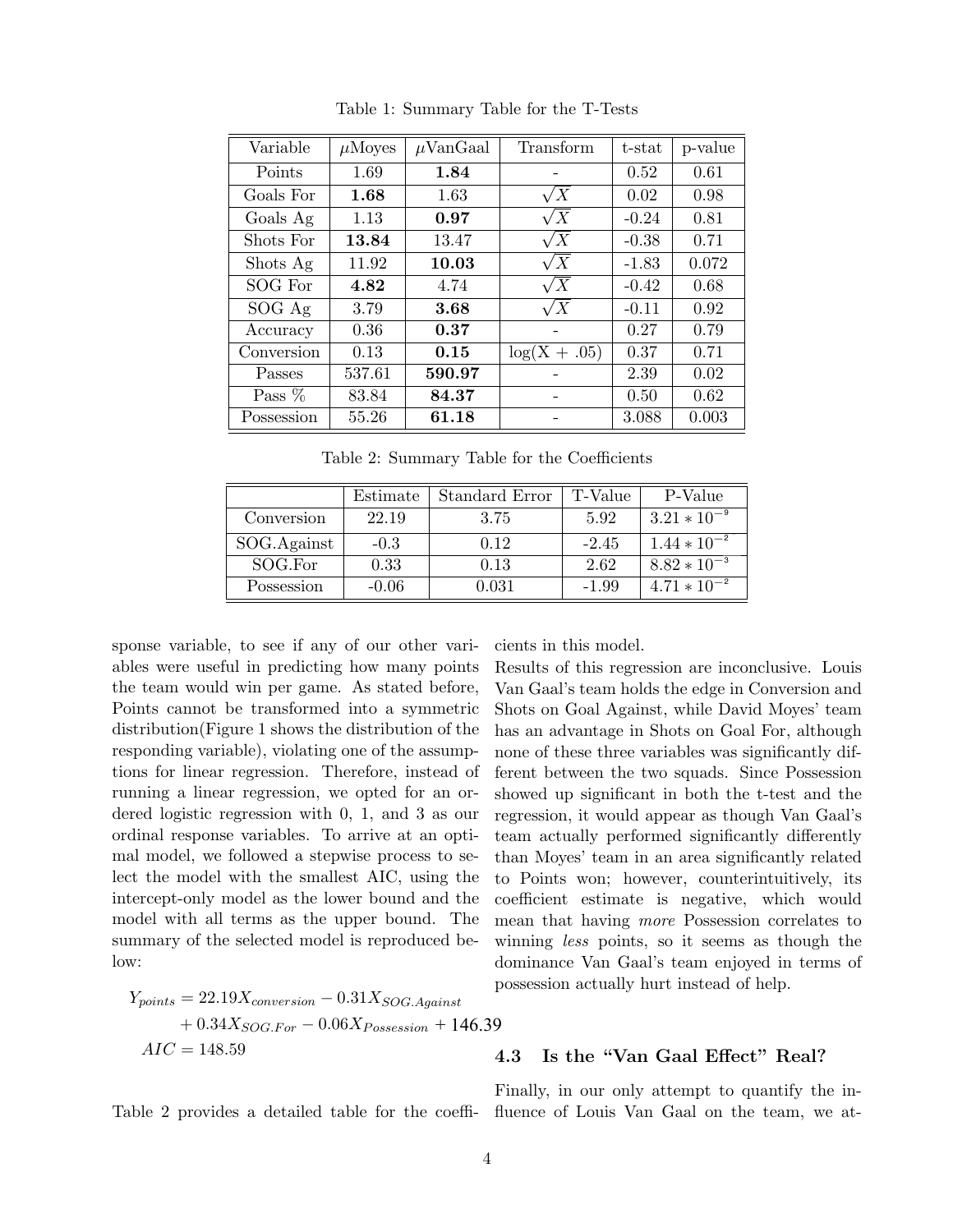tempted to determine how the players he brought into the squad performed compared to the players that preceded him at the club. We identified six players<sup>4</sup> as "Van Gaal players" because they came into the first team at his orders. In order to evaluate their performance relative to their peers, we ran another ordered logistic regression with Points as the response variable and the number of players from this group who started the match as the only indicator. The results of the regression are reproduced below:

$$
Y_{extrapoints} = 0.008 X_{vangaal players}
$$
  

$$
p-value = 0.97
$$

The coefficient estimate of 0.008 indicates that, for every extra "Van Gaal" player that started the match, the team won 0.008 more points than it would have had another pre-Van Gaal player started instead. With a p-value of 0.97, though, the result is far from significant, meaning that the most likely case is that Van Gaal players performed equally to their peers. Although the result is not significant, the estimate is still very intriguing, because it means that, since Van Gaals players amassed 99 starts between them during the course of the season, they didnt even contribute an entire extra point over the whole campaign (the added value was exactly 0.792 points). That might have been the most expensive lessthan-one-point in Premier League history, seeing as Daley Blind, Angel Di Mara, and Marcos Rojo together cost the club a cool £90 million in transfer fees, without even taking into account Radamel Falcaos large wage package (McNair and Blackett were promoted from the youth squad, and in that sense were "free").

#### 4.4 Result

Although the t-tests showed that Van Gaal's team was significantly better at keeping possession and making more passes than Moyes' team, we cannot determine that the team actually improved.

Firstly, number of passes and possession are highly correlated, so we cannot even conclude that the team improved in two areas rather than one. Secondly, said improvement occurred in an area that was negatively correlated to Points per Game in our regression model, and Manchester United fans would probably prefer more points over more passes. Finally, the expensive players Van Gaal brought into the club did not perform any better than the players available to him beforehand, leading us to conclude that Van Gaal does not possess the Midas touch that the media attributes to him on occasion.

## 5 Was the Grass Greener with Sir Alex?

We have established that very little changed at Manchester United from the dismal 2013-2014 season to the below average 2014-2015 season, but how much changed from Sir Alex Fergusons tenure to these last two years? To assess whether or not the club is indeed experiencing a crisis, we obtained basic summary data stretching back to Sir Alex Fergusons first full season in charge of the club (1987-1988).



Figure 2: League Positions v Year

<sup>4</sup>Daley Blind, Angel Di Mara, Radamel Falcao, Marcos Rojo, Paddy McNair, and Tyler Blackett; Luke Shaw and Ander Herrera were brought in with Van Gaal, but not because of him.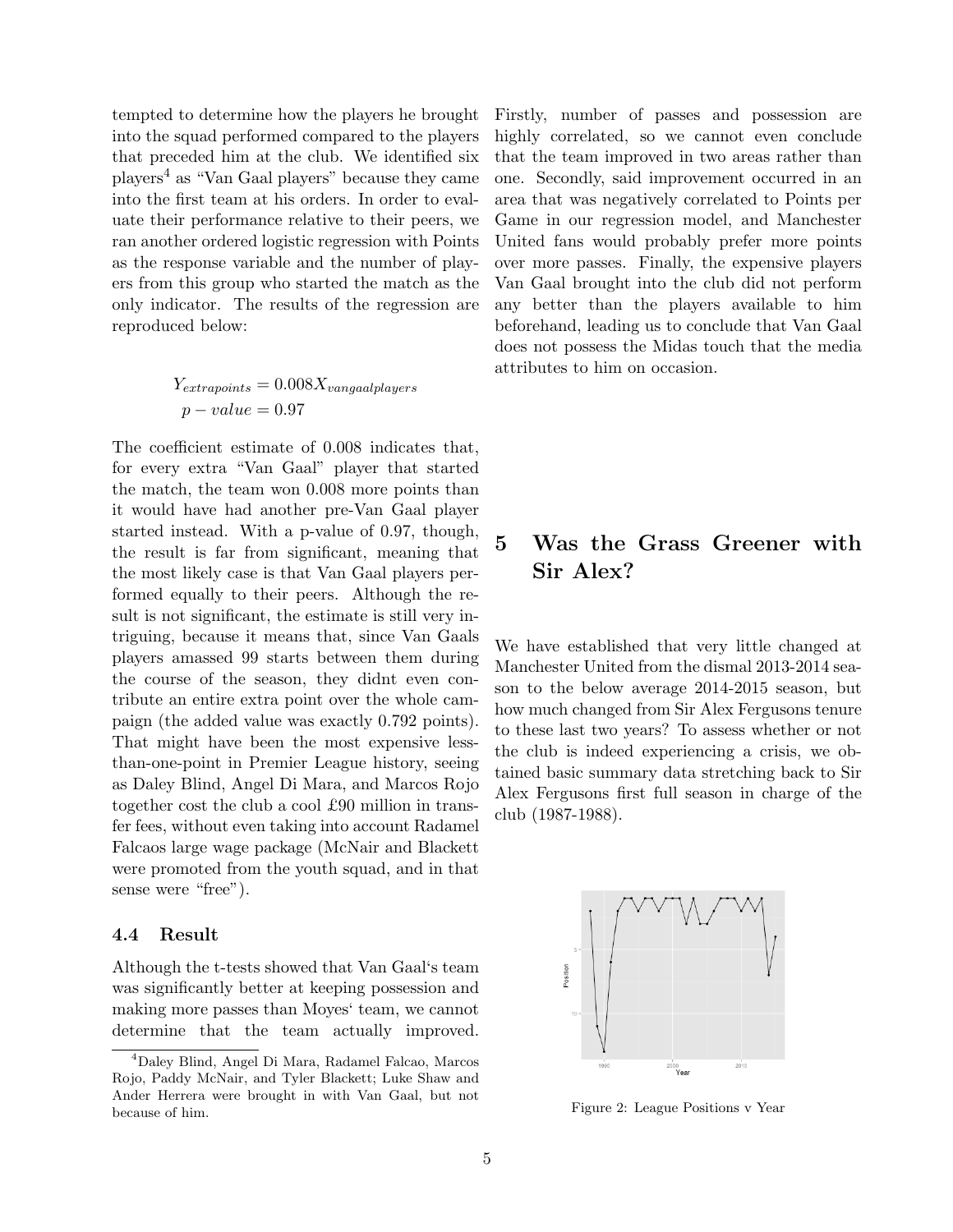Table 3: The Respective P-Values

|         |       |       | League Position   Points Per Game   Goal Diff Per Game   Average P-Value |             |
|---------|-------|-------|--------------------------------------------------------------------------|-------------|
| P-Value | 0.052 | 0.082 | 0.082                                                                    | $\rm 0.072$ |

Table 4: List of P-Values from Rank Sum Permutation Test

| 1st |  | $\vert 0.02 \vert 0.028 \vert 0.031 \vert 0.035$ |  |
|-----|--|--------------------------------------------------|--|
|     |  | $5th$   0.038   0.041   0.05   0.05              |  |
|     |  | 9th   $0.064$   $0.066$   <b>0.072</b>   0.079   |  |



Figure 3: Average Points per Game v Year



Figure 4: Average Goal Difference per Game v Year

We performed Rank-Sum tests to determine whether or not the team performed significantly better in the years under Sir Alex than it did in the years after his departure using three statistics: the final position in the league(Figure 2), the average points per game(Figure 3), and the average goal difference per game(Figure 4), and the two-sided p-values of the result is provided(Table 3).

Even though all three tests returned low p-values,

none of them proved significant at the  $a = 0.05$ level, individually, at least. Nevertheless, we wanted to investigate what the probability was of observing three p-values so close to significance under the null hypothesis, and so we decided to build the exact sampling distribution of the average of the p-values from the tests in order to see where our observed p-value average would lie. To do so, we had to run a for-loop<sup>5</sup> that would perform all three Rank-Sum tests on every single combination of two seasons $6$  and then average all three p-values into a single statistic. Building a histogram (Figure 5) of the average p-values from the three tests, we can determine whether our observed p-value (marked in red) is one that we could have gotten by chance alone. Sorting the 378 average p-values, we see that there are only 10 other averages smaller than the one we observed (Table 4), meaning that the probabilty of observing our average p-value if the distributions of the variables were the same during and after Sir Alex is 11/378  $= 0.029.$ 



Figure 5: P-Value Distribution of the "Rank Sum" Permutation Test

 $^{5}{\rm R}$  code available in the appendix

<sup>&</sup>lt;sup>6</sup>There are 28 choose  $2 = 378$  of them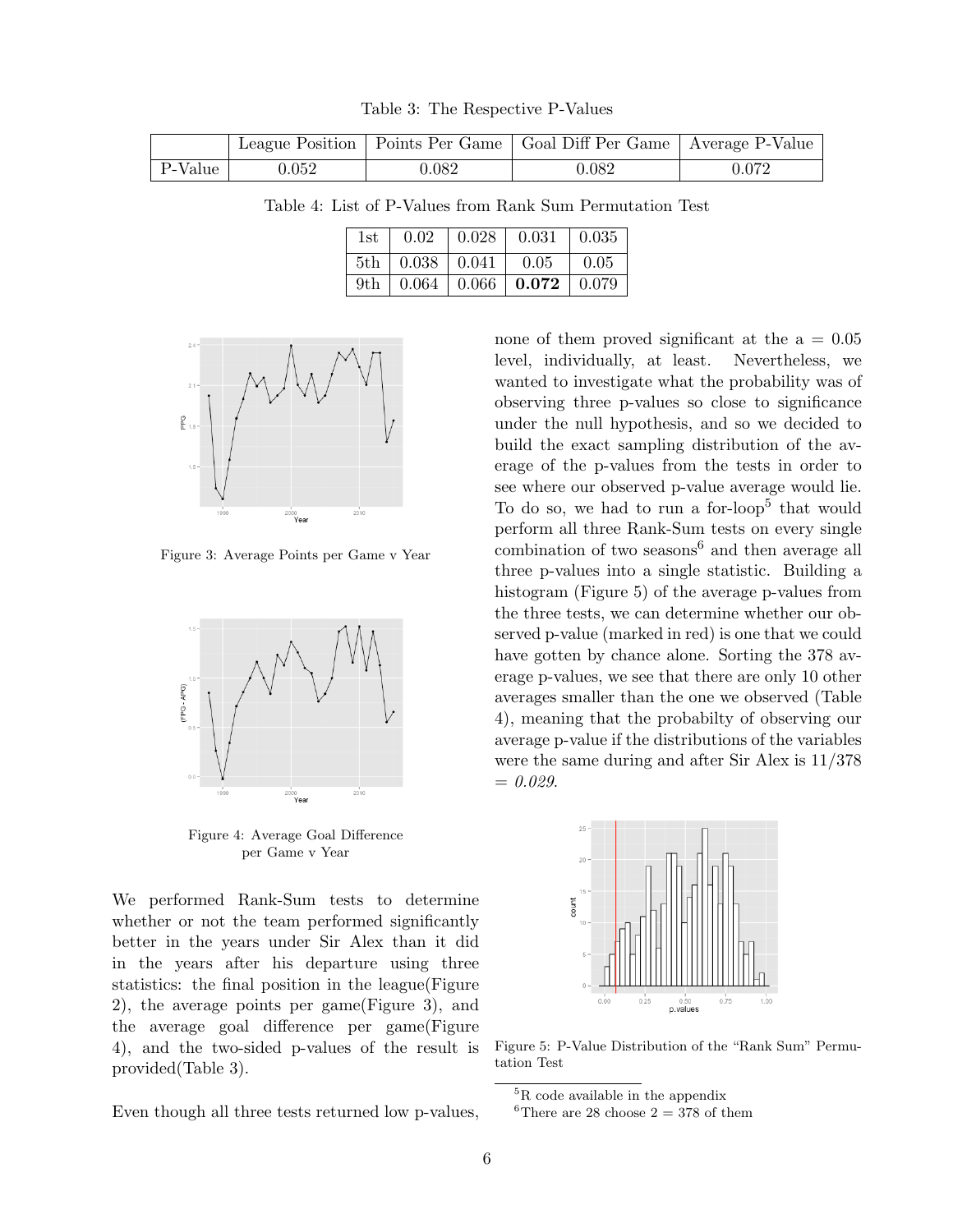#### 5.1 Result

Despite the fact that none of our individual Rank-Sum tests returned a significant p-value, knowing that the probability of observing the mean p-value under the null hypothesis is 0.029, we can reject the hypothesis that the variables considered follow equal distributions in the Sir Alex era and after the Sir Alex era. Therefore, we conclude that the team has performed objectively worse during these last two years, so labeling these two years a "crisis" would be appropriate.

## 6 Conclusion

#### 6.1 Summary of Results

Our research did not provide enough evidence to indicate that the team performed any better under Van Gaal than it had under David Moyes. Although some slight improvements were measured, they did not directly contribute to the number of points the team won, which is what matters most in soccer. In fact, if Manchester United had won 64 points under Van Gaal, like they did under Moyes, they would have still claimed fourth place in the 2014-2015 campaign.

Although we could not find a significant improvement from Moyes to Van Gaal, our analysis did provide enough evidence to determine that there was a marked decline in the teams fortune after Sir Alex left the club, leading us to conclude that the club is indeed two years into a full-blown crisis.

#### 6.2 Scope and Validity

Since no aspect of the data collection was randomized (one cannot randomly assign a coach to a game, for example), then the findings in the study cannot be expanded to data beyond the one we utilized, and our results cannot be causally attributed to the coach in charge.

#### 6.3 Other Considerations

Furthermore, our study only focused on Manchester Uniteds performance in the English Premier League, the main competition that they play in. We did not take into account how playing in other competitions simultaneously would affect the teams performance in the EPL; for instance, Louis Van Gaal had the luxury of only having to focus on securing a top-four spot in the EPL, while David Moyes had to juggle domestic competition and the UEFA Champions League, which might have contributed to the poor performance of his team.

### 6.4 Ideas for Further Reasearch

The fact that soccer data is not as readily available as other forms of sports data definitely hampered the extension of our research. Perhaps with a larger and more detailed dataset, one could build a more accurate model that predicts number of points won per game than the one offered in this paper. Moreover, any such model should probably do a better job of fixing our accounting for the violations of assumptions for linear and logistic models, since the kind of model we probably needed was beyond the scope of this course.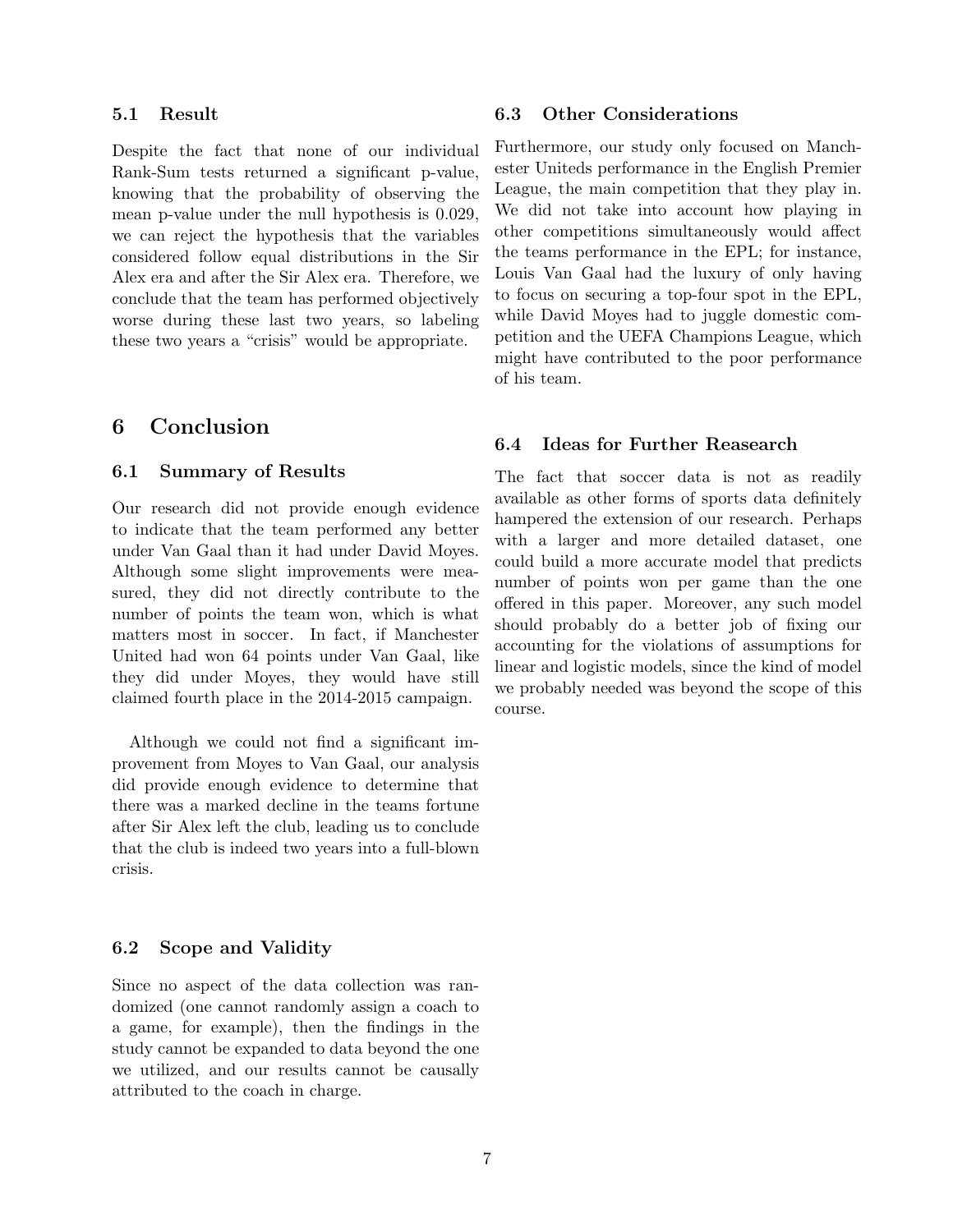# 7 Appendix

## 7.1 T-Test Normality Check



Figure 1: Histogram of the Points for Moyes



Figure 2: Histogram of the Points for Van Gaal



Figure 3: Histogram of the Goals Scored for Moyes



Figure 4: Histogram of the Goals Scored for Van Gaal



Figure 5: Histogram of the Squared Root Transformed Goals Scored for Moyes



Figure 6: Histogram of the Squared Root Transformed Goals Scored for Van Gaal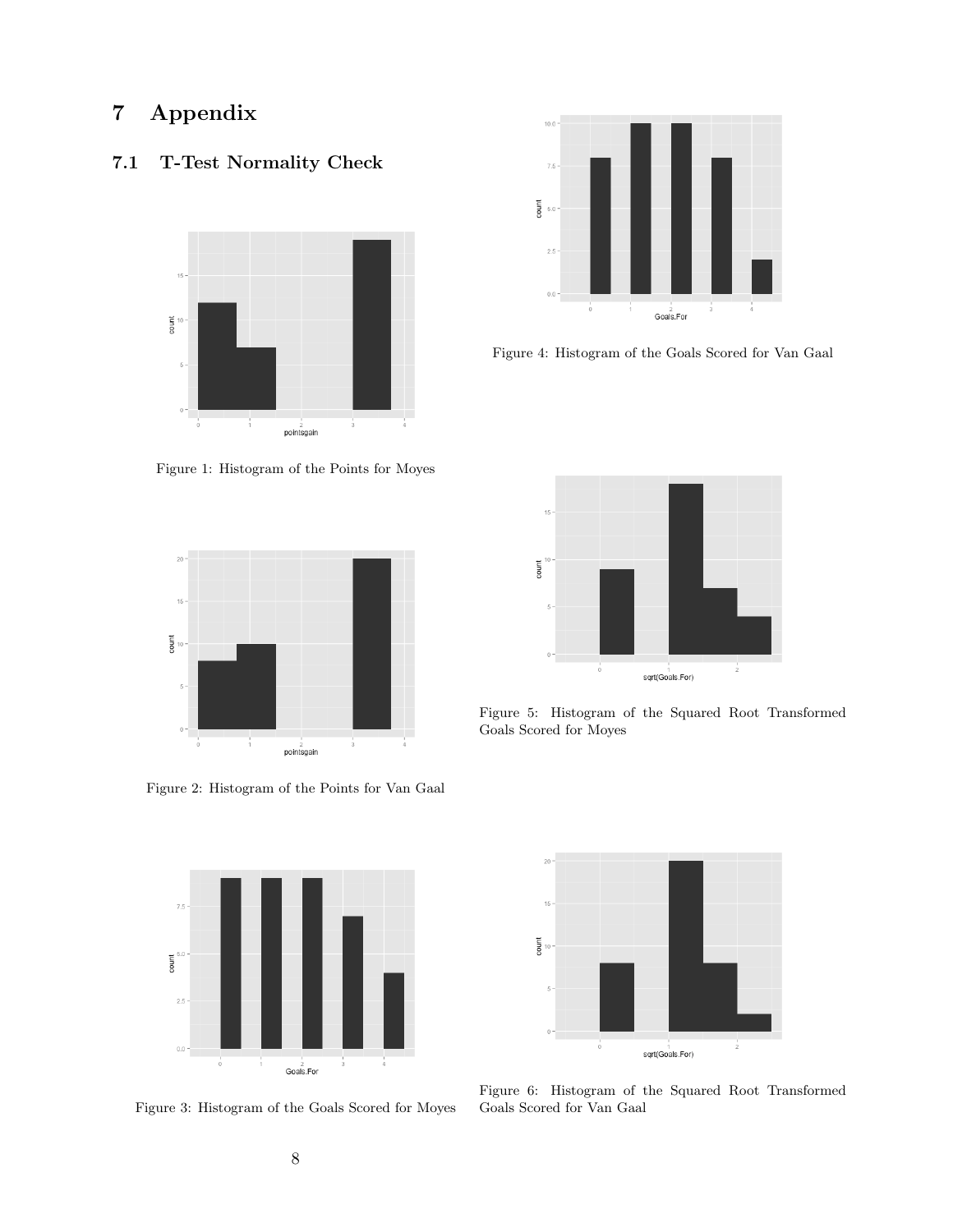



Figure 7: Histogram of the Goals Against for Moyes

Figure 10: Histogram of the Squared Root Transformed Goals Against for Van Gaal



Figure 8: Histogram of the Goals Against for Van Gaal



Figure 11: Histogram of the Passes for Moyes



Figure 9: Histogram of the Squared Root Transformed Goals Against for Moyes



Figure 12: Histogram of the Passes for Van Gaal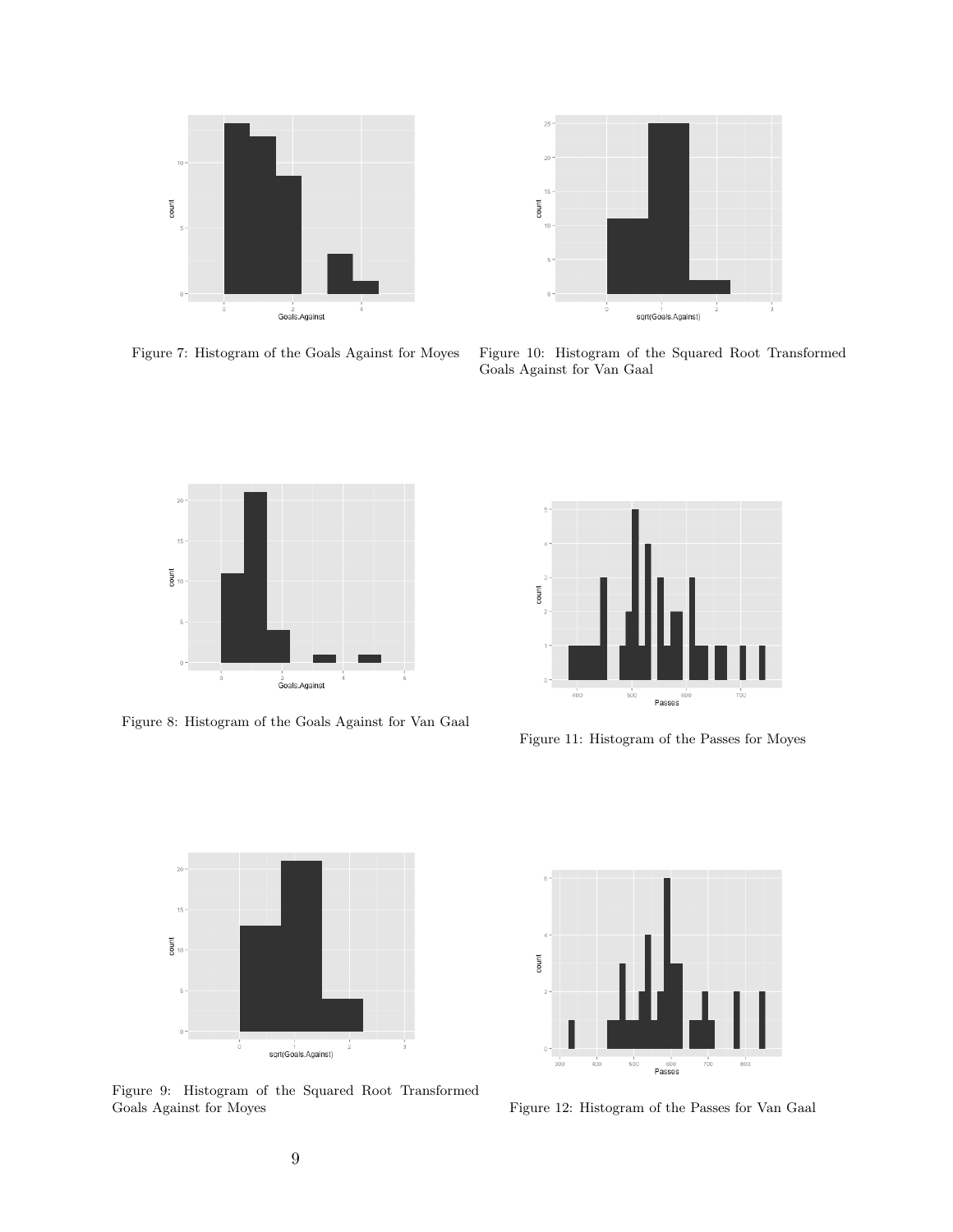

**Dunt**  $10$  $\overline{20}$ Shots.For

Figure 13: Histogram of the Passes Percentage for Moyes

Figure 16: Histogram of the Shots for Van Gaal





Figure 14: Histogram of the Passes Percentage for Van Gaal Shots for Moyes Figure 15: Histogram of the Squared Root Transformed



Figure 15: Histogram of the Shots for Moyes



Figure 16: Histogram of the Squared Root Transformed Shots for Van Gaal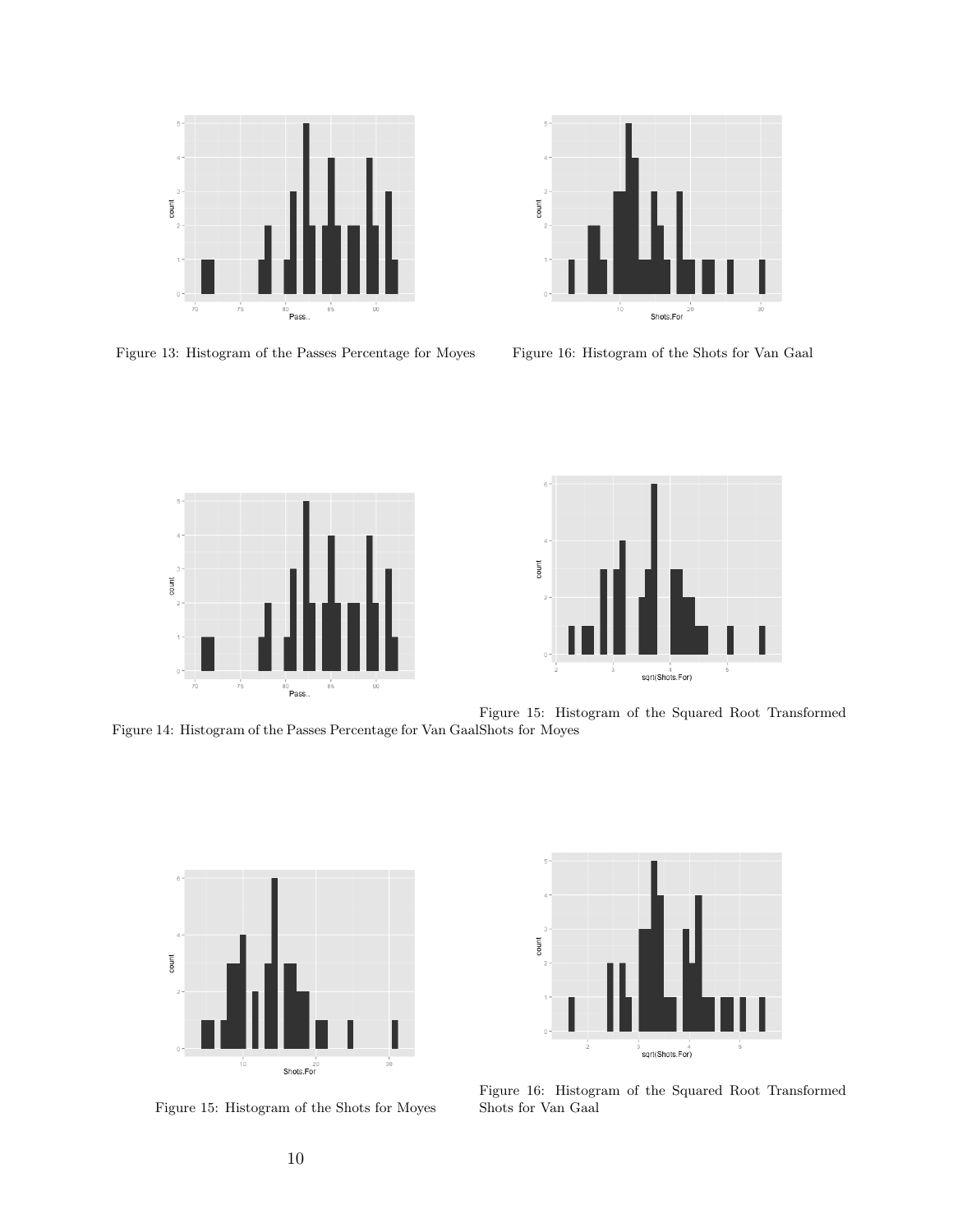

count 3<br>sqrt(Shots.Against)

Figure 15: Histogram of the Shots.Against for Moyes

Figure 16: Histogram of the Squared Root Transformed Shots.Against for Van Gaal



Figure 16: Histogram of the Shots.Against for Van Gaal



Figure 15: Histogram of the Shots on Goal for Moyes





Figure 15: Histogram of the Squared Root TransformedS hots.Against for Moyes

Figure 16: Histogram of the Shots on Goal for Van Gaal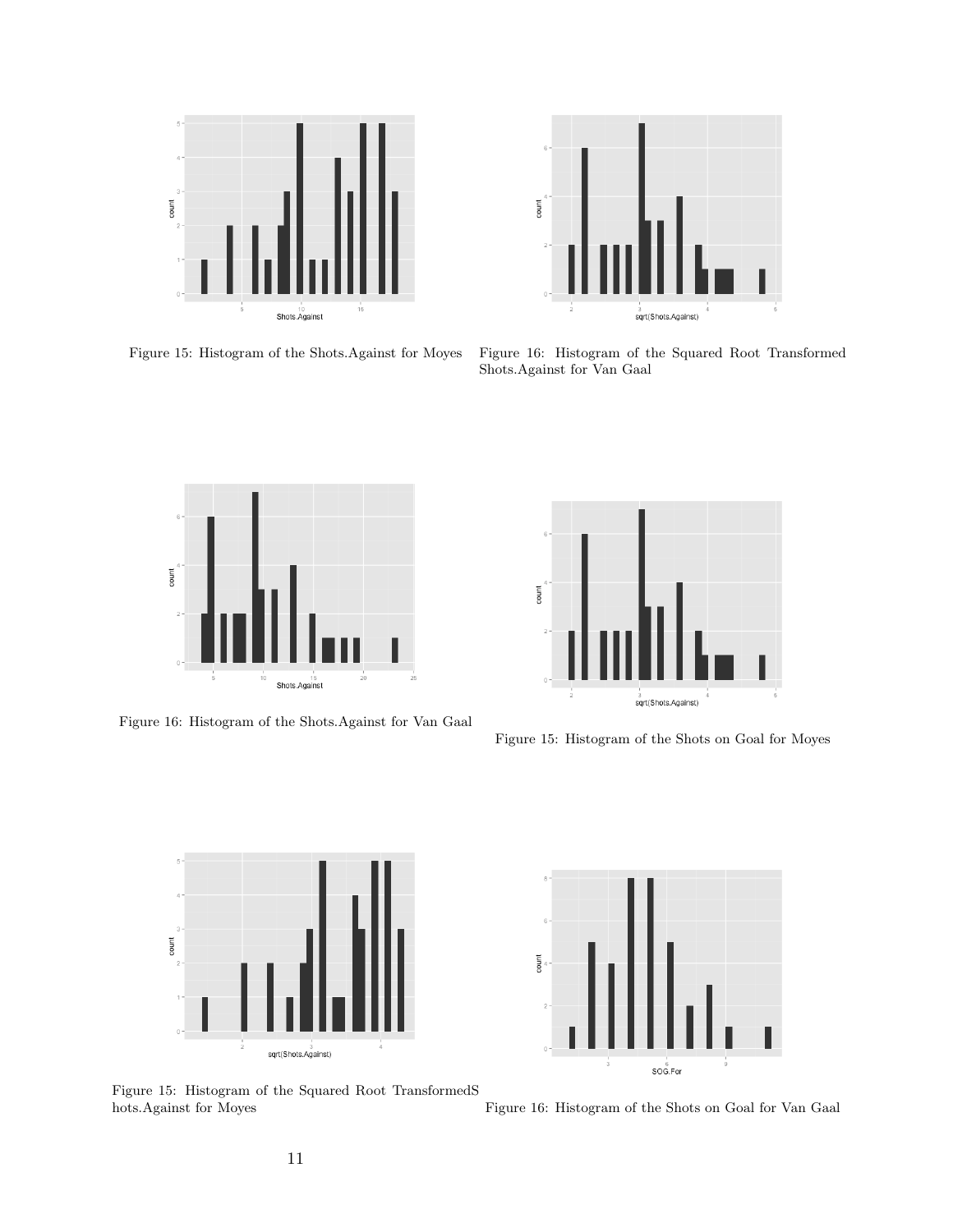

Figure 15: Histogram of the Squared Root Transformed Figure 16: Histogram of the Shots on Goal.Against for Van Shots on Goal for Moyes Gaal



Figure 16: Histogram of the Squared Root Transformed Figure 15: Histogram of the Squared Root Transformed Shots on Goalfor Van Gaal Shots on Goal.Against for Moyes



Figure 15: Histogram of the Shots on Goal.Against for Figure 16: Histogram of the Squared Root Transformed Moyes Shots on Goal.Against for Van Gaal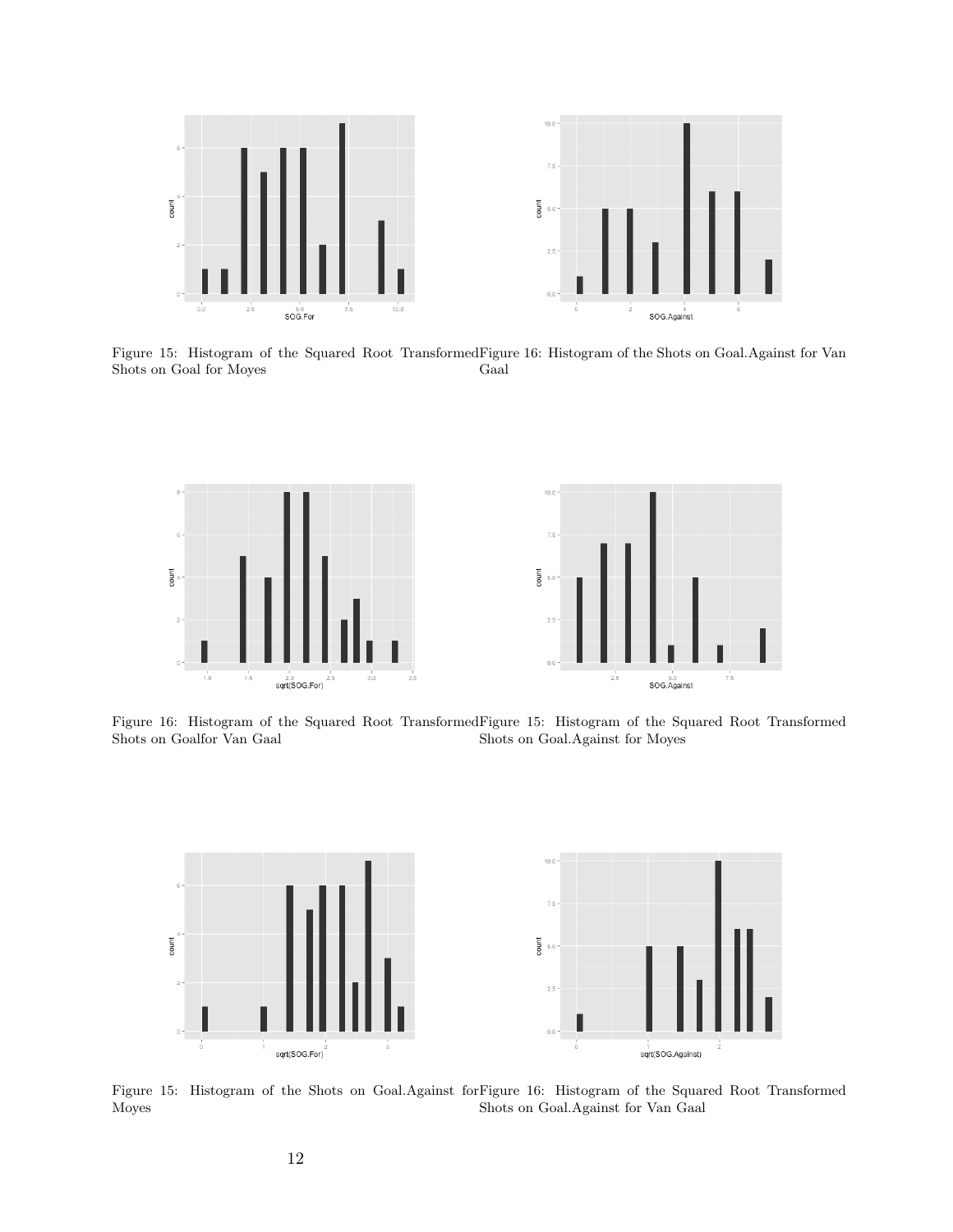

Figure 15: Histogram of the Possession for Moyes



Figure 16: Histogram of the Conversion for Van Gaal



Figure 16: Histogram of the Possession for Van Gaal



Figure 15: Histogram of the Logged Conversion for Moyes



Figure 15: Histogram of the Conversion for Moyes



Figure 16: Histogram of the Logged Conversion for Van Gaal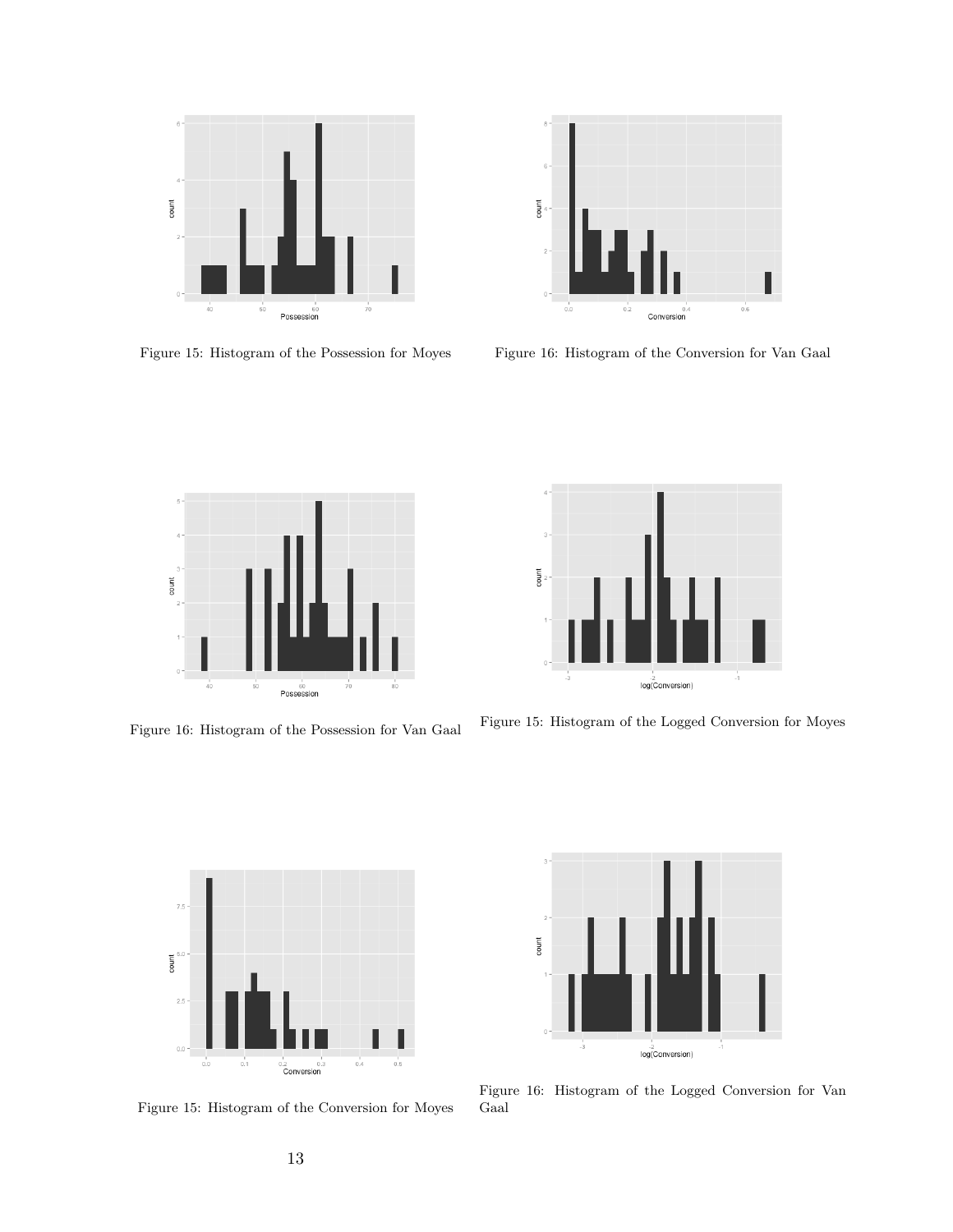

Figure 15: Histogram of the Accuracy for Moyes



Figure 16: Histogram of the Accuracy for Van Gaal

## 7.2 Related R Codes

### 7.2.1 R Code for Ordered Logistic Regression

|                           | > model1 <- polr(as.factor(pointsgain) ~ 1, |  |  |  |  |
|---------------------------|---------------------------------------------|--|--|--|--|
|                           | $data = data\_olr$ , $Hess = TRUE$ )        |  |  |  |  |
|                           | > model0 <- polr(as.factor(pointsgain) ~ 1, |  |  |  |  |
|                           | $data = data\_olr$ , $Hess = TRUE$ )        |  |  |  |  |
|                           | > modelf <- polr(as.factor(pointsgain) ~ ., |  |  |  |  |
|                           | $data = data\_olr$ , Hess = TRUE)           |  |  |  |  |
|                           | > m <- step(model1, scope = list(lower=     |  |  |  |  |
|                           | model0, upper = modelf), direction = $"$    |  |  |  |  |
| both", $k = 2$ )          |                                             |  |  |  |  |
| $Start: AIC=223.47$       |                                             |  |  |  |  |
| as.factor(pointsgain) ~ 1 |                                             |  |  |  |  |
|                           |                                             |  |  |  |  |
|                           | Df AIC                                      |  |  |  |  |
| + Conversion 1 156.02     |                                             |  |  |  |  |
| + Accuracy 1 202.69       |                                             |  |  |  |  |
| + SOG.For                 | 1 213.03                                    |  |  |  |  |
| + SOG.Against             | 1 220.37                                    |  |  |  |  |
| 223.47<br>$none$          |                                             |  |  |  |  |

```
+ Pass.. 1 223.53
+ Shots.Against 1 223.87
+ Possession 1 224.86
+ Passes 1 225.24
+ Shots.For 1 225.28
```
Step: AIC=156.02 as.factor(pointsgain) ~ Conversion

|                          | Df AIC   |
|--------------------------|----------|
| + SOG. Against           | 1 150.89 |
| + SOG.For                | 1 151.10 |
| + Shots.Against 1 152.60 |          |
| + Shots.For              | 1 154.88 |
| + Accuracy               | 1 155.25 |
| $none$                   | 156.02   |
| + Pass                   | 1 157.18 |
| + Passes                 | 1 157.69 |
| + Possession             | 1 157.96 |
| - Conversion             | 1 223.47 |

Step: AIC=150.89 as.factor(pointsgain) ~ Conversion + SOG.

Against

|                 | Df | AIC      |
|-----------------|----|----------|
| + SOG.For       |    | 1 148.59 |
| $none$          |    | 150.89   |
| + Accuracy      |    | 1 150.97 |
| + Shots.For     |    | 1 151.36 |
| + Possession    |    | 1 151.78 |
| + Shots.Against |    | 1 152.44 |
| + Passes        |    | 1 152.80 |
| + Pass          |    | 1 152.88 |
| - SOG.Against   |    | 1 156.02 |
| - Conversion    |    | 1 220.37 |

Step: AIC=148.59 as.factor(pointsgain) ~ Conversion + SOG. Against + SOG.For

|                       | Df AIC   |
|-----------------------|----------|
| + Possession          | 1 146.39 |
| $none$                | 148.59   |
| + Passes              | 1 149.09 |
| + Pass                | 1 150.05 |
| + Shots.For           | 1 150.37 |
| + Accuracy            | 1 150.52 |
| + Shots. Against      | 1 150.59 |
| $-$ SOG. For          | 1 150.89 |
| - SOG. Against        | 1 151.10 |
| - Conversion 1 212.75 |          |
|                       |          |
| Step: AIC=146.39      |          |